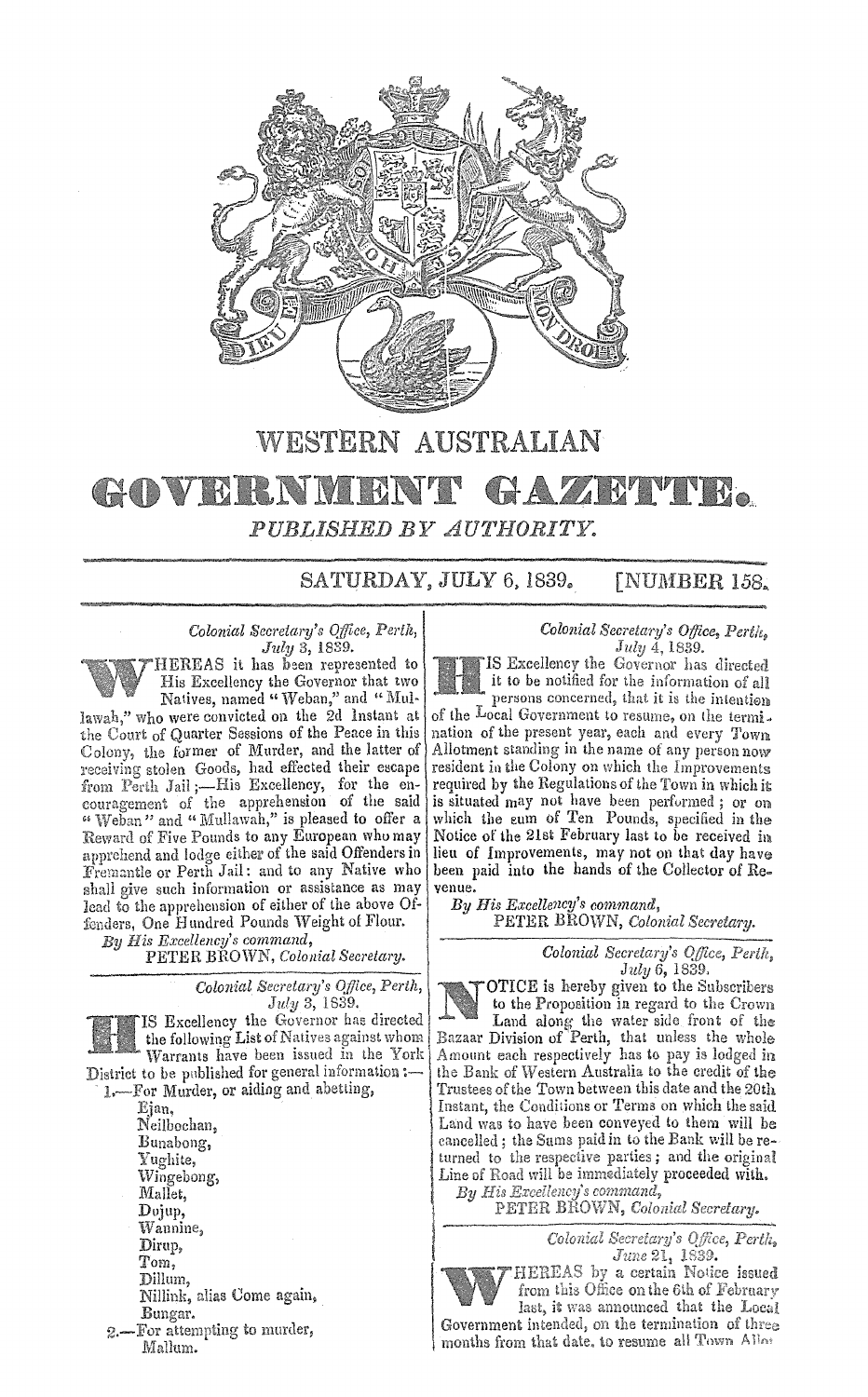This period having elapsed, His Excellency the Governor directs it to be notified, that the undermentioned Allotments in the respective Towns have in consequence been resumed, and that Instructions have been given to the Surveyor-General to consider the same open for selection and purchase.

Bu His Excellency's command,

*Colonial Secretary.* 

PERTH.

| $\mathcal{L}(\mathcal{L})$ . Then if the first section is a section of the section of $\mathcal{L}(\mathcal{L})$ |                         |
|------------------------------------------------------------------------------------------------------------------|-------------------------|
| D 2. Butler, John.                                                                                               | $W$ 6, Parr & Co.       |
| — 16, Wood, Wm. S.                                                                                               | - 8, Swinton, Samuel.   |
| — 18, Purkis, John.                                                                                              | $-10$ , Terry, Henry.   |
| E 10, Henty, James.                                                                                              | $-11$ , Smith, H. G.    |
| — 11, Ditto.                                                                                                     | — 27, Norcott, C. R. B. |
| G 9, Lyon, Robert M.                                                                                             | — 49, Corrigan, Philip. |
| 14, Shorthouse, Wm.                                                                                              | $-59$ , Anderson, A.    |
| — 19, Eyre, George.                                                                                              | — 63, Robinson, Jane.   |
| H 17, Johnson, Magnus.                                                                                           | - 72, Fraser, Wm.       |
| $L$ 32, Willett & Co.                                                                                            | — 73, Harrison, W. C.   |
| — 36, Joanna Walcott.                                                                                            | $-75$ , Downing, F. A.  |
| -42, Hawker, Stephen.                                                                                            | X 21, Shilton, William. |
| — 43, Smullen, John.                                                                                             | — 25, Reveley, H. W.    |
| — 52, Harris, W. H.                                                                                              | — 26, Reveley, Amelia.  |
| N 2, Green, John.                                                                                                | Y 5, Gillingham, C. W.  |
| O 1, Lyod, George.                                                                                               | — 7, Duterrau, Thomas.  |
| — 16, Ellis, T. T.                                                                                               | -24, Solomon, James.    |
| $W$ 4, Leroux, C: F.                                                                                             | — 33, Jordan, Robert.   |
| — 5. Parr & Co.                                                                                                  |                         |

#### FREMANTLE.

No. 50, Cass, C., junior. 292, Harris, W. H. 307, Willett & Co.<br>313, Ditto. 66, Reveley, Henry W.<br>72, Weavell, John. 74, Gellibrand, J. T. 314, Ditto. 315, Ditto. 76, Weavell, John. 317, Wood, W. S. 116, Willett & Co. 322, Johnson, Magnus. 143, Thomas, John. 323, Belcher, Richard.<br>326, Talbot, Samuel N.<br>339, Smith, Peter P. 183, Leroux, C. F. 128, Keats, William.<br>184, Purkis, John. 187, Reghin, Francis. 342, Willett & Co. 198, Freeman, W. 343, Ditto. 348, Bowles, W. Cass. 220, Solomon, James. 222, Henty, James. 349, Barker, G. H. 382, Langley, N. W.<br>403, Toby, Jacob. 223, Camfield, Henry. 224, Clint, Raphael. 403, Toby, 229, Lautour, Lt.Col.P.A. 414, Ditto. 230, Ditto. 429, Keats, Amy. **233,**  439, Wicks, Peter. Suburban E. Dod, P H. 245, Lloyd, George. 254, Littlemore, Wm. 272, Churchman, C.B. 237, Brown, Wm. GUILDFORD.<br>PETER BROWN, Colonial Secretary. 6, Dod, P. H. 123, Purkis, John.

12, Darby, George. 34, Leroux, Charles F. 46, Maxwell, Thomas.

131, Parr & Co. 132, Parr & Co.

·1

*Colonial Secretary's Office,*  July 4, 1839. SALE OF CROWN LAND.



for Sale by Public Auction the undermentioned Portions of Land, subject to the existing Regulations, viz. :-

900 Acres, Section No. 16, Avon District.

1,600 Acres, more or less, Section 18, Leschenault District.

For further particulars, application to be made to the Surveyor-General and Collector of Revenue.<br>By His Excellency's command,

PETER BROWN, Colonial Secretary.

*Colonial Secretary's Office, Perth,*  July 2, 1839.

### KANGAROO SKINS.

**ENDERS** in Triplicate will be received at this Office on Tuesday week, the 16th Inst., for the supply of one dozen tanned Kanga-

roo Skins.<br>By His Excellency's command, PETER BROWN, Colonial Secretary.

> Colonial Secretary's Office, Perth, June 24, 1839.

T Twelve o'Clock on Wednesday, the 7th day of August next, the Collector of Revenue will put up to Auction, in front of the Public Offices, Perth, the undermentioned<br>Town Allotments, being part of those advertised last week as resumed, unless in the mean time persons who may claim an interest in them produce at this Office satisfactory evidence in support of their claims:-

L 32, Perth.

L 36, Ditto.

G No 9, Ditto.

G No 19, Ditto.

For further particulars, application to be made to the Surveyor-General, or Collector of Revenue. By His Excellency's command,

PETER BROWN, Colonial Secretary.

*Colonial Secretary's Office, Perth, June 26, 1839.* 

T One o'Clock of Wednesday, the 7th of August next, the Collector of Revenue will put up to Auction, in front of the Public Offices,

Suburban Allotment No. 27, Perth.

For further particulars, application to be made General. to the Collector of Revenue, and the Surveyor-

Colonial Secretary's Office, Perth, *June 28*, 1839.

OTICE is hereby given, that the resumption of the Building Allotment, Perth, H 17, included in the Advertisement dated 21st Instant, has been cancelled, in consequence an Owner, resident in the Colony, having appeared, and produced the requisite Tide to the same.

fly *IUs Excellency's command,* 

PETER BROWN, *Colonial Secretary*